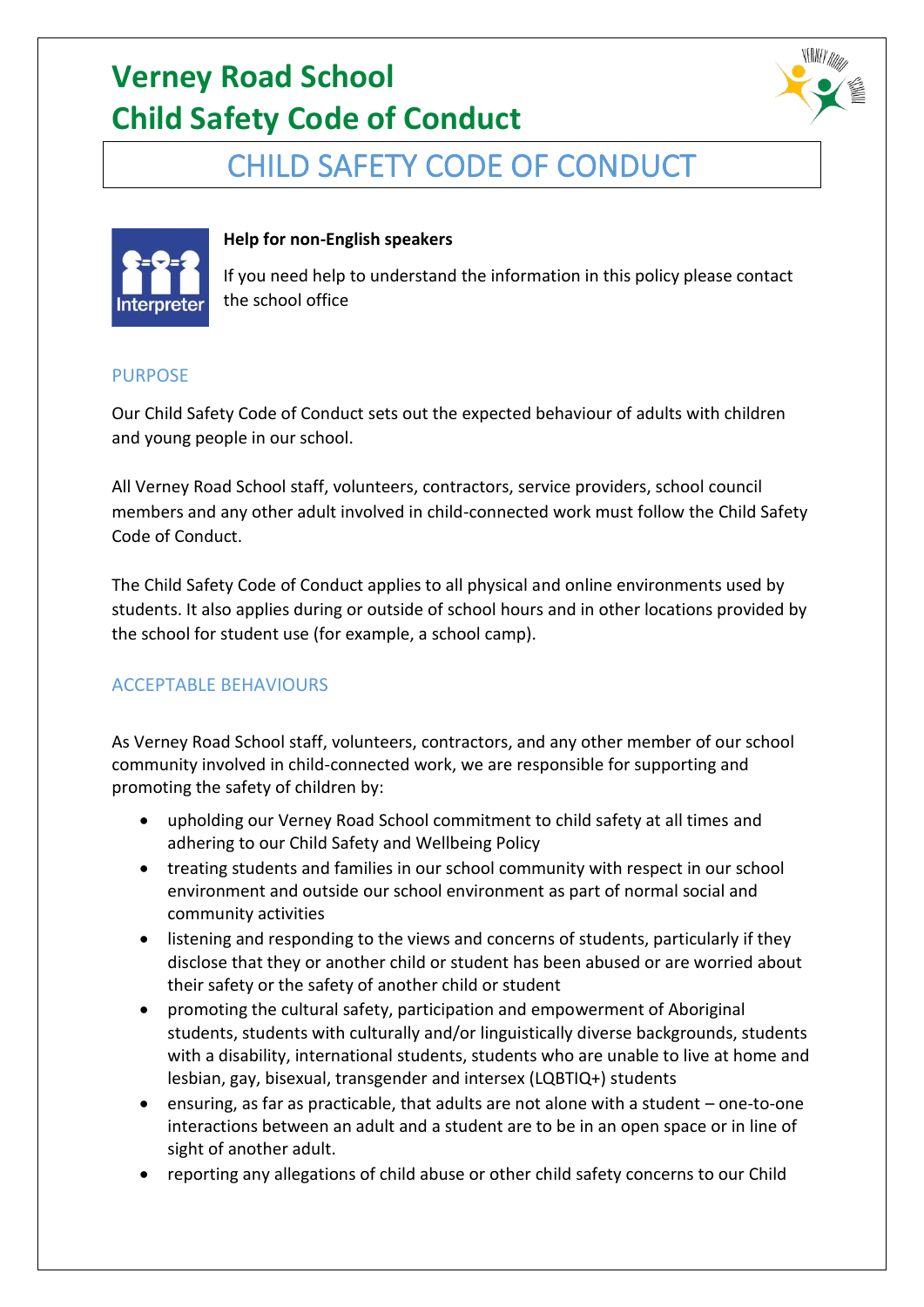# **Verney Road School Child Safety Code of Conduct**



Safety Officer, Jesse Whittaker Assistant Principal

- understanding and complying with all reporting and disclosure obligations (including mandatory reporting) in line with our child safety responding and reporting policy and procedures [insert link] and the [PROTECT Four Critical Actions.](https://www.education.vic.gov.au/Documents/about/programs/health/protect/FourCriticalActions_ChildAbuse.pdf)
- if child abuse is suspected, ensuring as quickly as possible that the student(s) are safe and protected from harm.

### UNACCEPTABLE BEHAVIOURS

As Verney Road School staff, volunteers, contractors and members of our school community involved in child-connected work we must not:

- ignore or disregard any concerns, suspicions or disclosures of child abuse or harm
- develop a relationship with any student that could be seen as favouritism or amount to 'grooming' behaviour (for example, by offering gifts)
- display behaviours or engage with students in ways that are not justified by the educational or professional context
- ignore an adult's overly familiar or inappropriate behaviour towards a student
- discuss intimate topics or use sexualised language, except when needed to deliver the school curriculum or professional guidance
- treat a child or student unfavourably because of their disability, age, gender, race, culture, vulnerability, sexuality or ethnicity
- communicate directly with a student through personal or private contact channels (including by social media, email, instant messaging, texting etc) except where that communication is reasonable in all the circumstances, related to schoolwork or extra-curricular activities or where there is a safety concern or other urgent matter
- photograph or video a child or student in a school environment except in accordance with the [Photographing, Filming and Recording Students policy](https://www2.education.vic.gov.au/pal/photographing-students/policy) or where required for duty of care purposes
- consume alcohol against school policy or take illicit drugs in the school environment or at school events where students are present
- have contact with any student outside of school hours except when needed to deliver the school curriculum or professional guidance and parental permission has been sought.

### BREACHES TO THE CHILD SAFETY CODE OF CONDUCT

All Verney Road School staff, volunteers, contractors and any other member of the school community involved in child-connected work who breach this Child Safety Code of Conduct may be subject to disciplinary procedures in accordance with their employment agreement or relevant industrial instrument, professional code or terms of engagement.

In instances where a reportable allegation has been made, the matter will be managed in accordance with the Department of Education and Training Reportable Conduct Scheme Policy and may be subject to referral to Victoria Police.

• All breaches and suspected breaches of the Verney Road School Child Safety Code of